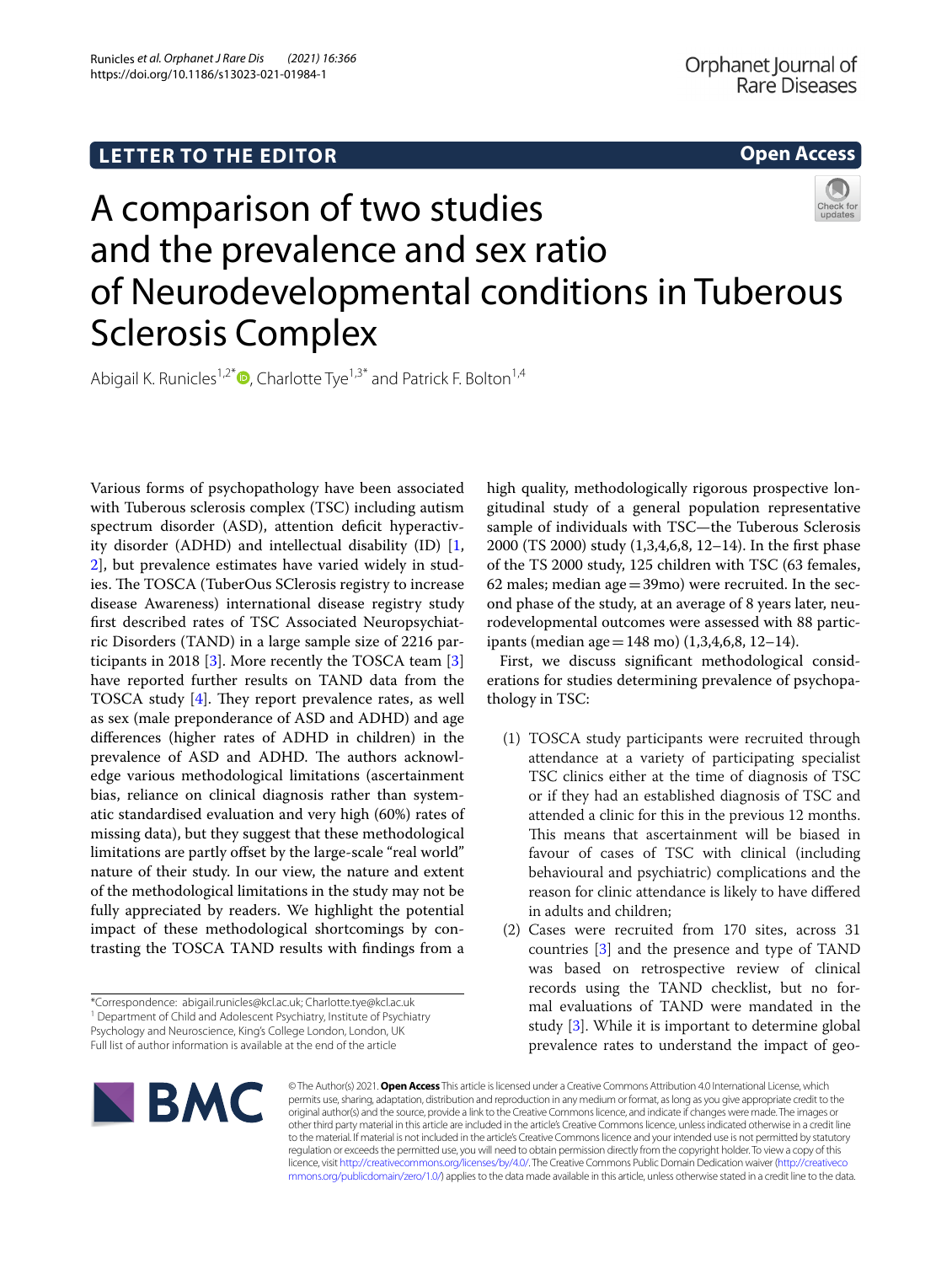graphic, cultural/ethnic and socioeconomic factors, inequalities in the clinical identifcation and diagnosis of TAND is well recognised because of marked diferences in the nature of health care systems and diagnostic practices between countries (including utilisation of diferent diagnostic nosological systems which have evolved over time).'

- (3) Operational criteria for assigning a diagnosis of ASD and ADHD are not provided in the TAND Checklist, and inter-rater reliability for assigning diagnoses has not been reported in the TOSCA study. Moreover, the patients attended a wide range of diferent types of clinics (genetic, paediatric, epilepsy, etc.,) that were led by specialists from many diferent disciplines with variable levels of expertise in clinically recognising and diagnosing TAND. In the TS 2000 Study, gold standard diagnostic tools were combined with other measures (e.g. the development and well-being assessment), and a best estimate clinical diagnosis of either defnite or probable ASD and ADHD was assigned by a psychiatrist. Furthermore, the diagnostic criteria for ADHD require evidence for pervasiveness across situations (e.g. present in home and school) as well as symptoms to have commenced in early childhood, so good quality developmental information measuring behaviour at home and school is important. Lastly, diferent thresholds for diagnosis of ASD and ADHD traits make it challenging to determine true prevalence;
- (4) These issues may have been further compounded by the language diferences between centres and potential for diagnostic 'over shadowing' (i.e. TAND being overlooked because of clinical focus on physical complications);

(5) The TOSCA study ascertained participants with a wide age range  $\left($  < 1–71 years of age) and report diagnostic and behavioural data in very young children as well as older adults, in whom the clinical identifcation and diagnosis of TAND is recognised to be very challenging and diagnostic reliability and stability is known to be low. Similarly, misdiagnosis in females is another potential bias in the TOSCA study, as studies have consistently shown that there is a diagnostic gender bias in neuro-developmental disorders and females are at a disproportionate risk of not receiving a clinical diagnosis [\[5\]](#page-3-4).

These methodological issues may have led to signifcant bias and misleading fndings and therefore the results should be interpreted with caution. To illustrate the impact of these limitations, we contrast the TOSCA fndings with fndings from the TS 2000 cohort study. The TS 2000 study is a UK population-based, prospective longitudinal study of the natural history of TSC. It was designed to prospectively track the natural history of TSC following initial diagnosis and chart the emergence of complications, including TAND. Cases in the TS 2000 study were typically diagnosed in infancy due to the physical or neurological manifestations such as epilepsy. Psychopathology was comprehensively and systematically assessed using well-established and validated diagnostic tools once participants had reached 6+years of age, by which time the assessment of TAND is valid [\[1](#page-3-0)]. While having a smaller sample size to TOSCA, identifying cases at frst diagnosis before they develop neuro-psychiatric problems and then following up over time gives a more accurate estimate of the prevalence, correlates and of co-morbidities in psychopathology in the TSC population [[6](#page-3-5)].

<span id="page-1-0"></span>

|  | <b>Table 1</b> Prevalence of ASD, ADHD and ID in the TS 2000 and TOSCA studies |  |  |  |  |  |  |  |  |
|--|--------------------------------------------------------------------------------|--|--|--|--|--|--|--|--|
|--|--------------------------------------------------------------------------------|--|--|--|--|--|--|--|--|

|                                                          | TS 2000-prevalence | TOSCA-prevalence  | Chi-squared analysis |
|----------------------------------------------------------|--------------------|-------------------|----------------------|
| Definite ASD <sup>a</sup>                                | $43\%$ (n = 80)    | $21\% (n = 1486)$ | $X^2(1) = 18.84***$  |
| Probable ASD <sup>b</sup>                                | $68\%$ (n = 80)    |                   | $X^2(1) = 88.23***$  |
| Definite ADHD <sup>c</sup>                               | $23\% (n = 78)$    | $19\%$ (n = 1404) | $X^2(1) = 0.52$      |
| Probable ADHD <sup>d</sup>                               | $46\%$ (n = 78)    |                   | $X^2(1) = 31.56***$  |
| Normal IO<br>$(70+)$                                     | $43\%$ (n = 88)    | $44\%$ (n = 885)  | $X^2(1) = 0.01$      |
| Mild-to-moderate intellectual dis-<br>ability (35-70)    | $45\%$ (n = 88)    | $43\%$ (n = 885)  | $X^2(1) = 0.09$      |
| Severe-to-profound intellectual dis-<br>ability $(0-34)$ | $11\%$ (n = 88)    | $12\%$ (n = 885)  | $X^2(1) = 0.01$      |

\**P* ≤ 0.05, \*\**P* ≤ 0.01, \*\*\**P* ≤ 0.001

<sup>a</sup> ADI-R and ADOS-2 positive

**b** ADI-R or ADOS-2 positive

<sup>c</sup> Pervasive and persistent ADHD

<sup>d</sup> Pervasive or persistent ADHD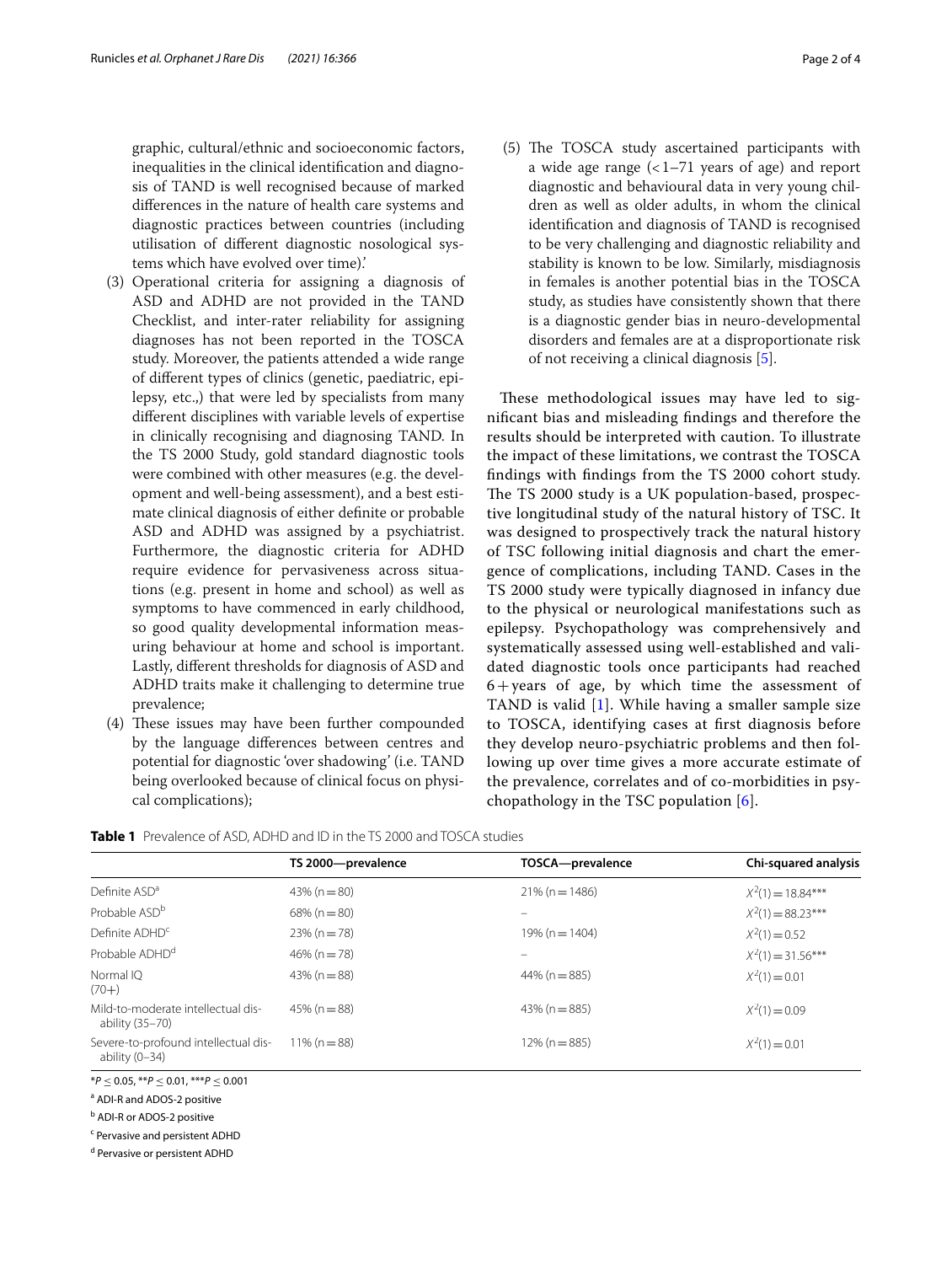<span id="page-2-0"></span>**Table 2** Male and female prevalence of ASD and ADHD in the TS 2000 and TOSCA studies

|                            | Female<br>prevalence | Male<br>prevalence | Chi-squared analysis |
|----------------------------|----------------------|--------------------|----------------------|
| TOSCA ( $n = 786$ )        |                      |                    |                      |
| ASD                        | 13.5%                | 28.9%              | $X^2(1) = 27.15***$  |
| TS 2000 ( $n = 80$ )       |                      |                    |                      |
| Definite ASD <sup>a</sup>  | 40.5%                | 45.9%              | $X^2(1) = 0.07$      |
| Probable ASD <sup>b</sup>  | 75.7%                | 61.9%              | $X^2(1) = 1.15$      |
| TOSCA ( $n = 752$ )        |                      |                    |                      |
| ADHD                       | 16.7%                | 28.1%              | $X^2(1) = 13.45***$  |
| TS 2000 ( $n = 78$ )       |                      |                    |                      |
| Definite ADHD <sup>c</sup> | 15.5%                | 33.3%              | $X^2(1) = 2.46$      |
| Probable ADHD <sup>d</sup> | 35.6%                | 60.6%              | $X^2(1) = 3.85^*$    |

\**P* ≤ 0.05, \*\**P* ≤ 0.01, \*\*\**P* ≤ 0.001

<sup>a</sup> ADI-R and ADOS-2 positive

<sup>b</sup> ADI-R or ADOS-2 positive

<sup>c</sup> Pervasive and persistent ADHD

<sup>d</sup> Pervasive or persistent ADHD

The prevalence estimates of ASD, ADHD and ID in the TS 2000 and TOSCA studies are shown in Table [1](#page-1-0) [[1](#page-3-0), [3](#page-3-2), [7–](#page-3-6)[9](#page-3-7)]. There are significant and substantial differences in estimates of ASD and ADHD with rates being signifcantly higher in the TS 2000 study compared to the TOSCA study, but no diferences in ID between the studies. Arguably, the prevalence of ID did not difer because the identifcation and diagnostic tools and criteria for ID are fairly uniform and therefore more straightforward to assess across countries. By contrast, complex psychopathologies such as ASD and ADHD where diagnostic tools and operational criteria are increasingly recognised as necessary aids to clinical diagnosis, show quite signifcant diferences in prevalence estimates between studies. Moreover, the fndings from the TS 2000 study regarding the prevalence of defnite and probable ASD and ADHD demonstrate how sensitive estimates are

to variations in where the threshold for diagnosis is placed, when dealing with dimensionally distributed traits.

Table [2](#page-2-0) shows the prevalence of ASD and ADHD in males and females across the TS 2000 and TOSCA studies. In the general population, a large scale general population sample has shown an estimated ratio of males to females of 4.32:1 [[5\]](#page-3-4). Table [2](#page-2-0) shows diferences between the TOSCA and TS 2000 studies in sex ratio, with no evidence for a sex diference in prevalence of ASD in the TS 2000 study. This raises the possibility that, females were 'fying below the clinical diagnostic radar' for a diagnosis of ASD in TOSCA. Interestingly, there was evidence for sex diferences in prevalence of ADHD within both the TS 2000 and TOSCA studies [\[4](#page-3-3), [7–](#page-3-6)[9\]](#page-3-7). However, it should be noted that the sex diference appears to be reduced compared to that observed in general population samples of ADHD; in a community based population, samples have an estimated ratio of males to females close to 2.38:1 [[10](#page-3-8)].

The TOSCA study included a wide age range of participants and diference in prevalence estimates in children and adults have been noted by the authors [[4](#page-3-3)]. Table [3](#page-2-1) gives prevalence estimates of ASD and ADHD in the TOSCA children compared with the TS 2000 study who were almost all children  $[4, 7-9]$  $[4, 7-9]$  $[4, 7-9]$  $[4, 7-9]$ . The fndings indicate that the age diferences between the cohorts had little efect and this cannot account for the diferent prevalence estimates in the studies.

In summary, while the TOSCA study has a uniquely large sample size, it is subject to methodological limitations that have likely signifcantly infuenced the study fndings. We therefore emphasise the critical need for future research to use the TAND checklist in combination with gold-standard diagnostic tools and rigorous methodological study design.

<span id="page-2-1"></span>

|                            | TS 2000-prevalence | TOSCA-prevalence           | Chi squared analysis |
|----------------------------|--------------------|----------------------------|----------------------|
| Child and adolescent       |                    |                            |                      |
| Definite ASD <sup>a</sup>  | $43\%$ (n = 80)    | $22\%$ (n = 586)           | $X^2(1) = 15.54***$  |
| Probable ASD <sup>b</sup>  | $68\%$ (n = 80)    | $\overline{\phantom{0}}$   | $X^2(1) = 72.40***$  |
| Child and adolescent       |                    |                            |                      |
| Definite ADHD <sup>c</sup> | $23\% (n = 78)$    | $25\%$ (n = 571)           | $X^2(1) = 0.07$      |
| Probable ADHD <sup>d</sup> | $46\%$ (n = 78)    | $\qquad \qquad \  \  \, -$ | $X^2(1) = 13.98***$  |

\**P* ≤ 0.05, \*\**P* ≤ 0.01, \*\*\**P* ≤ 0.001

<sup>a</sup> ADI-R and ADOS-2 positive

**b** ADI-R or ADOS-2 positive

<sup>c</sup> Pervasive and persistent ADHD

<sup>d</sup> Pervasive or persistent ADHD